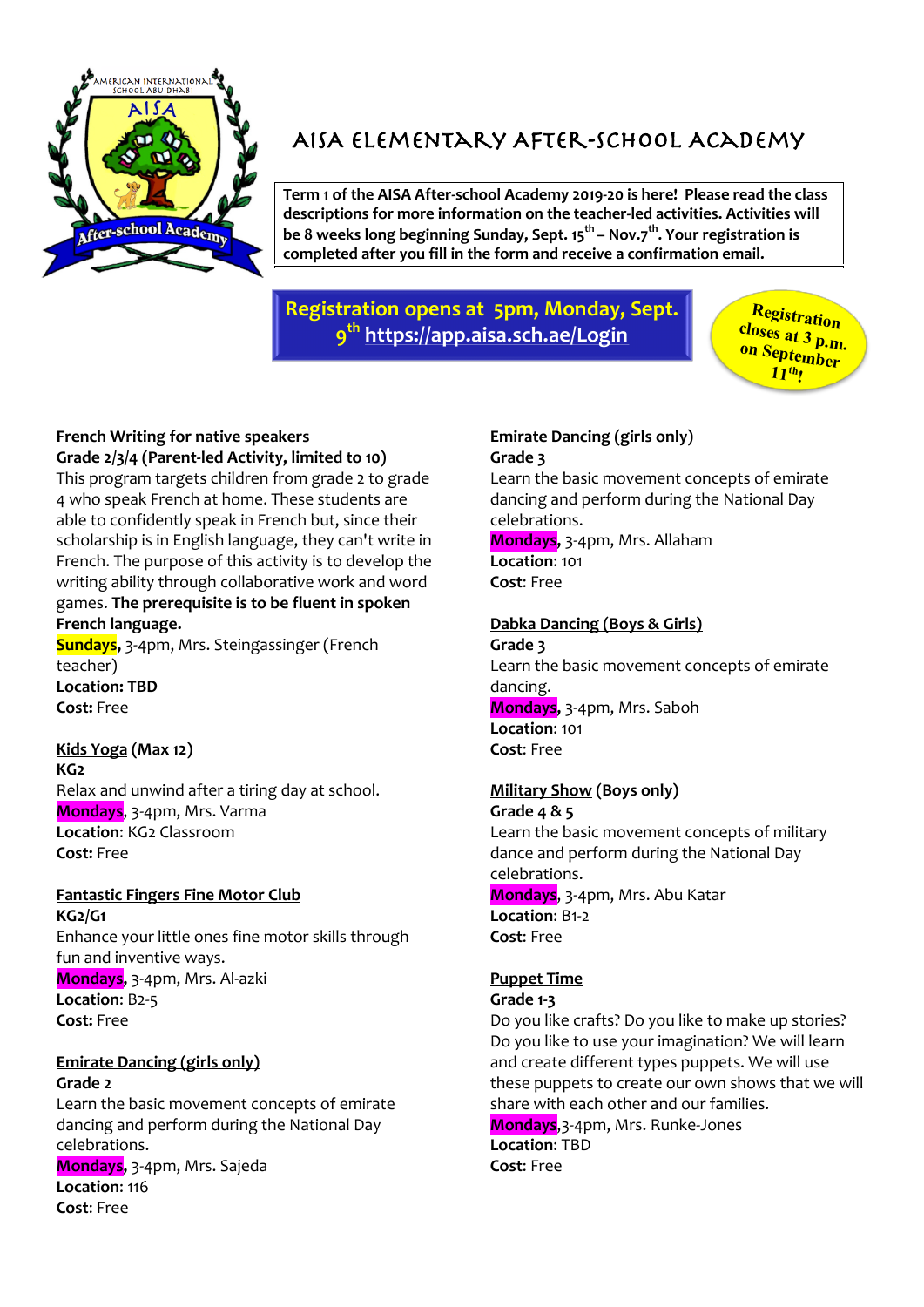

## **Alyolla Emirate Traditional Dance (Boys only) Grade 4/5** Learn the basic movement concepts of Alyolla

Emirate dancing. **Tuesdays,** 3-4pm, Mrs. Abu Skhaila **Location:** 100 **Cost:** Free

#### **Green Heart Gardening Club Grade 3**

Discover your green fingers and love your greens. Students will enjoy being introduced to plant, grow and take care of tomatoes, beans and herbs in the greenhouse.

**Tuesdays**, 3-4pm, Mrs. Loughran **Location:** Greenhouse (girls side) **Cost:** Free

## **Stiches**

## **Grade 3/4/5**

Are you interested in exploring math, art, design, technology, and homemaking? Join the sewing club! We will learn the art of sewing including Cross Stitching, using a sewing machine, hand sewing, pattern cutting, and so much more! **Tuesdays**, 3-4pm, Ms. Layman **Location:** Curriculum Room **Cost:** Free

# **Student Directed Learning**

#### **Grade 3/4/5**

Do you have a topic you are passionate about? Come create a project of your choice in this exploratory activity. This could involve art, design and innovation, science, math, technology, sports, language, etc. Students may need to provide materials for their projects.

**Tuesdays,** 3-4pm, Ms. Taylor **Location: 118 Cost:** Free

## **Blowout Bowling**

#### **Grade 3 & 4**

Come join as Zayed Sports City for some ten-pin bowling. Bus provided by the school. **Tuesdays**, 3-4pm, Mrs. Ridha **Location**: Zayed Sports City **Cost:** 100 AED (price may vary)

## **Best Buddies / Kindness Club**

### **Grade 1/2**

Changing the world starts with small actions. From writing notes of appreciation or encouragement, welcoming new students, to creating resources to teach others what being kind actually looks like, students will plan different ways in which kindness can be spread in our community.

**Wednesdays,** 3-4pm, Mrs. Hernandez **Location**: TBD **Cost**: Free

## **Tap Dance**

## **Grades 2-3**

Get your toes tapping! Students will learn basic tap steps and choreography. You can order tap shoes online!

**Wednesdays**, 3-4pm, Mrs. Rich **Location**: Canteen **Cost**: Free (tap shoes needed)

# **Games and Improvisation**

#### **Grade 3/4/5**

Students will learn different theatre and improvisational games. Students will be able to create and improvise short stories. Lots of fun and laughs will be shared! **Wednesdays**, 3-4pm, Ms. Otto **Location**: 111

**Cost:** Free

### **Singing Club (student-led) Grade 1/2**

Do you love to sing? Then this club is for you? Bring your smile and your singing voice. We will meet new people, learn fun songs, do simple choreography and perform at a future assembly.

**Thursday, 3-4pm Location: TBD Cost:** Free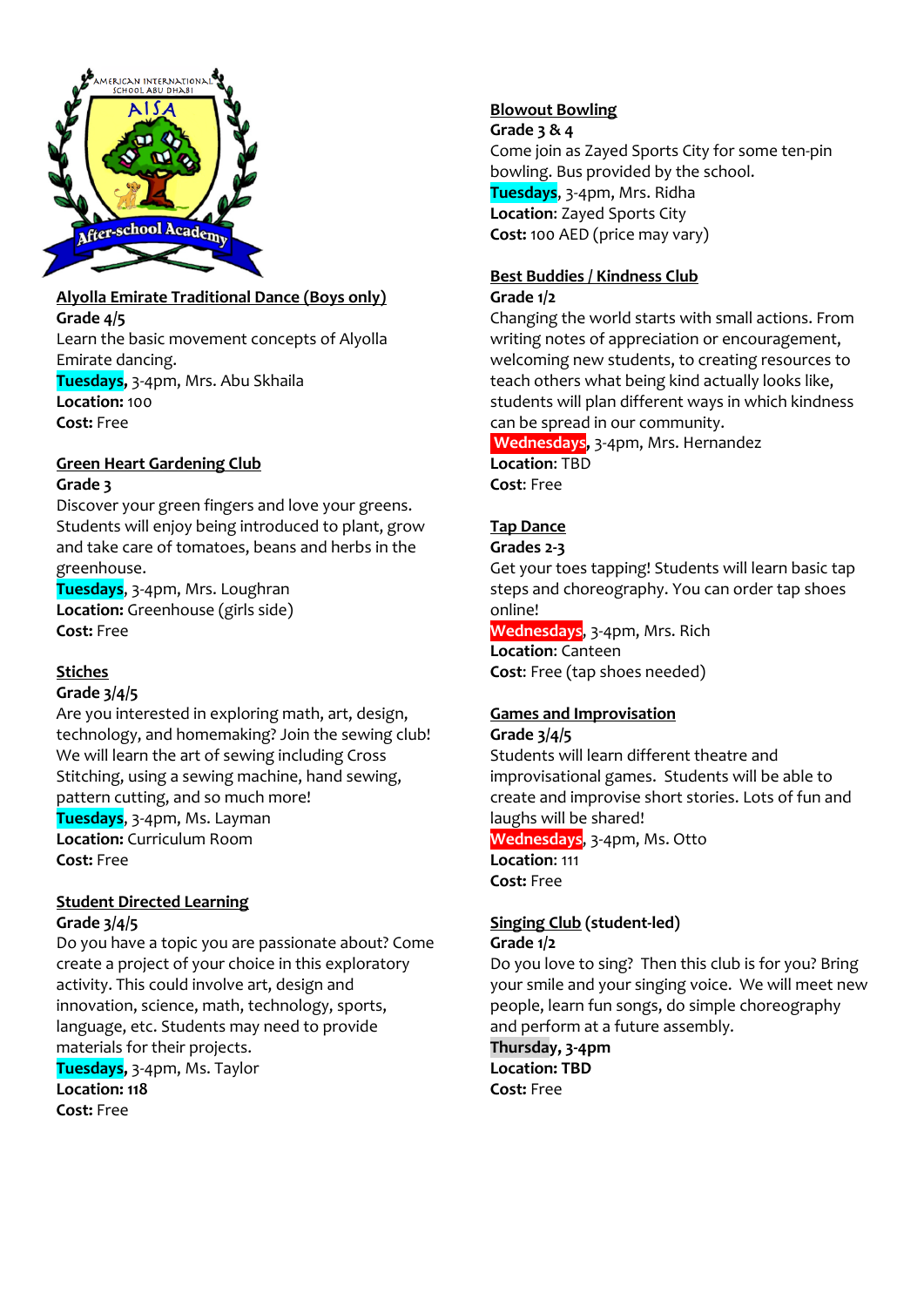

#### **Please note:**

- Ø You will only be able to view activities for your child's grade level. Once the activity is full, you will no longer be able to view it/sign-up for it.
- Ø If you would like to **remove** your child from a list/activity, please let me know ebloom@aisa.sch.ae
- Ø All locations are subject to change. The activity supervisor will email you to confirm your child's place on the activity as well as the location.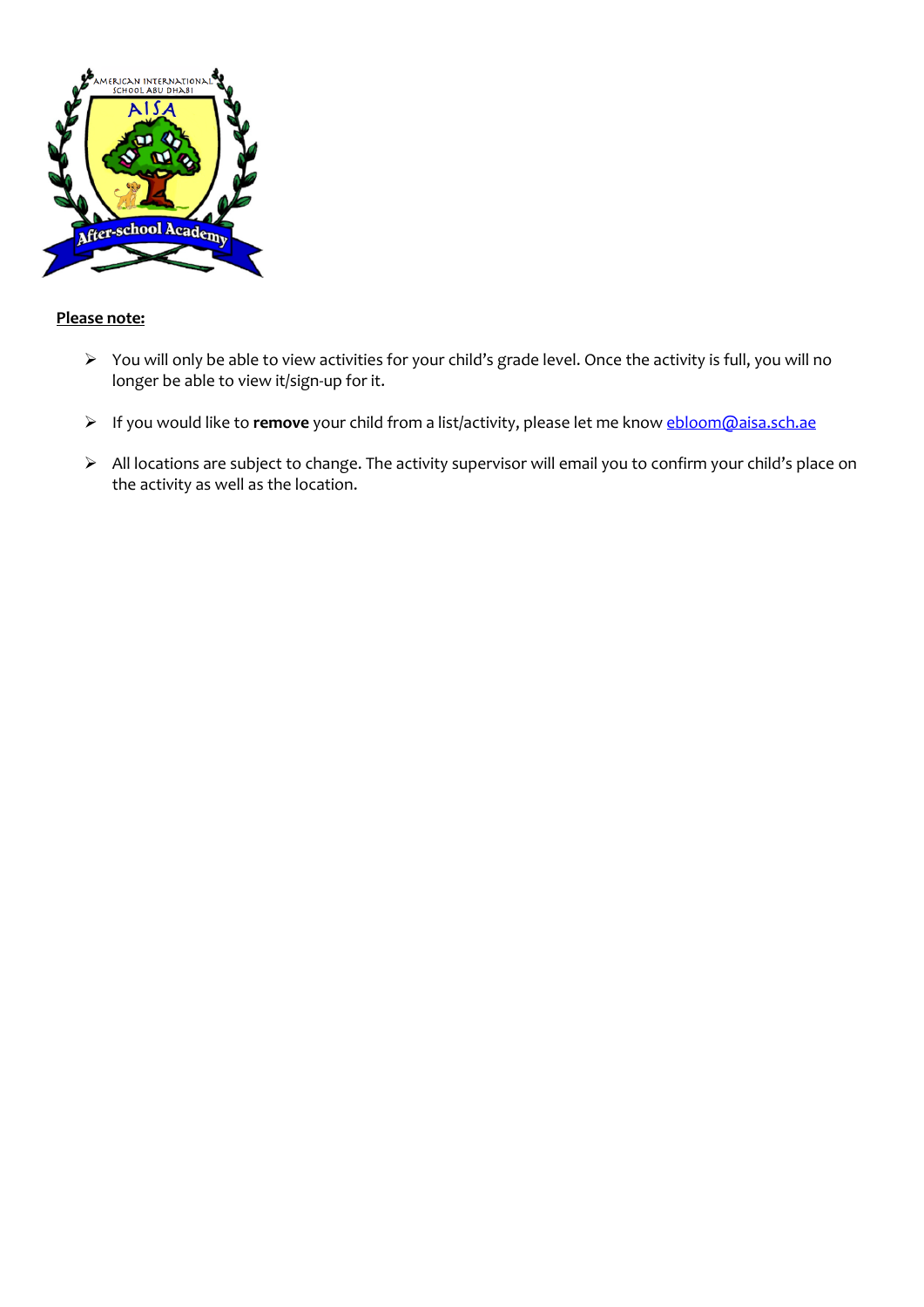

Term 1 – Paid Activities will commence on Sunday, Sept. 15<sup>th</sup>. Please note:<br><mark>Accounts will <u>not</u> be taking payments for these activities. All payments and</mark> communication must be done directly through the instructor/company.

# **Paid Activities Fair – Sunday, ~Sept.8th 7.30-8.30am & 1-3.30pm – Girls Side Outdoor Seating area**

### **AISA Paid Programs**

The following programs are run by outside providers. Sign-up and payment goes directly through them. All providers will attend the Student-Paid ASA Fair on Sunday, Sept. 8<sup>th</sup> & during Open House, Wednesday, Sept. 11<sup>th</sup>.

## **The Football Academy (TFA)**

TFA are a football academy who specialize in early childhood development in football. Their focus is to develop interest in the sport as well as develop the fundamental principles of the game.

**Sundays** - KG1, 1.15 -2pm **Mondays** – KG2/G1, 3-4pm **Wednesdays** – G2/3, 3-4pm https://tfauae.com/school-coaching/ The Football Academy ali@tfauae.com **Location**: Mini Soccer pitches **Price**: 850 AED

## **My First Gym Stars Karate**

**KG1 – G2**(limited to 10 students) Students will focus on building character; developing concentration and listening skills, learning respect for others, and improving self-esteem. **Wednesday** – KG1, 1.15 – 2.15pm – KG1 Classroom **Wednesday –** KG2, 3-4pm – Kg2 Classroom Cost – 740 AED MY FIRST GYM DOWNTOWN ABU DHABI contact@myfirstgym.com



## **My First Gym Stars Hip Hop**

**KG1 – G2**(limited to 10 students) Students will focus on building character; developing concentration and listening skills, learning respect for others, and improving self-esteem. **Thursdays** – KG1, 1.15 – 2.15pm – KG1 Classroom **Thursdays –** KG2, 3-4pm – Kg2 Classroom Cost – 740 AED

MY FIRST GYM DOWNTOWN ABU DHABI contact@myfirstgym.com

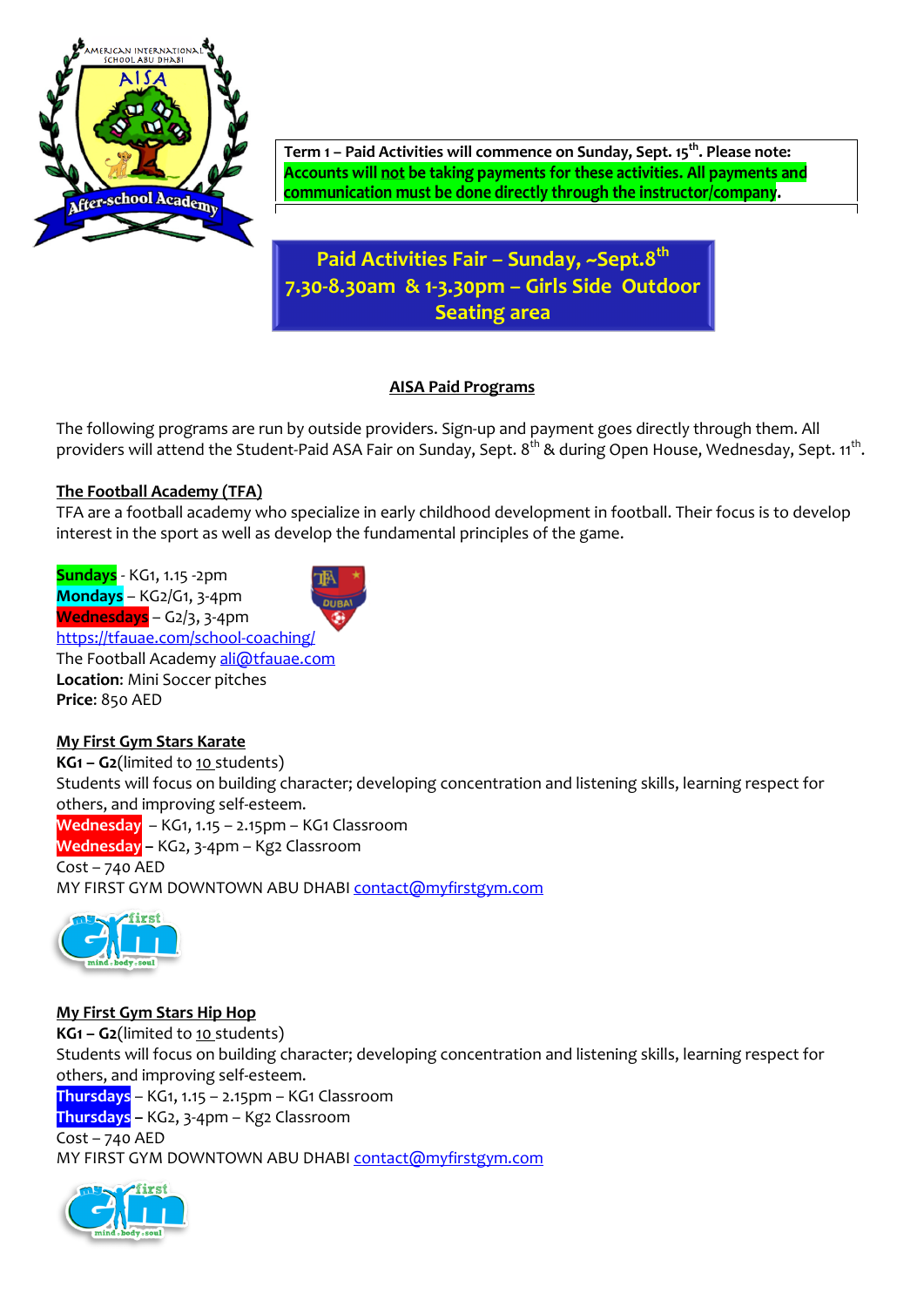

#### **Mathnasium**

#### **Grades 1 – 5 (limited to 12 students)**

Enroll your child in a customized learning plan designed to address their needs, whether they are far behind or are already ahead in math. Mathnasium's instruction approach goes beyond traditional math tutoring to develop understanding and build a love for math.

*Wednesdays & Thursdays -* 3:00-4:00 Location to be determined. **Cost**: 2,300 AED **Contact: bernardo@mathnasium.ae**



#### **Amadeus – Ballet** Students will be introduced to the fundamental skills and concepts of modern-day Ballet. **Sundays** – KG1, 1.15 – 2.00pm – KG1 Classroom **Sundays –** KG2/G1, 3-4pm – Kg2 Classroom Cost: 600 AED Amadeusmusicinstitute@gmail.com

**Mad Science KG2 - Grade 5 ALL NEW CLASSES**! Spark your curiosity through fun and entertaining activities that give you an understanding of what science is really about. *Thursdays* – Girls' side lab, 3:00-4:00 **Cost:** 741 AED Daryl Rivera daryl@madscience.ae



**Artnook Art Workshop Grade 2 - 5** (limited to 16 students) Be creative; develop your imagination and build confidence through art. *Wednesdays* - 3:00-4:00 Location: G5 Art Room **Cost:** 1120 AED for materials & instruction Ms. Daisy Dy-Liacco - daisyartnook@gmail.com